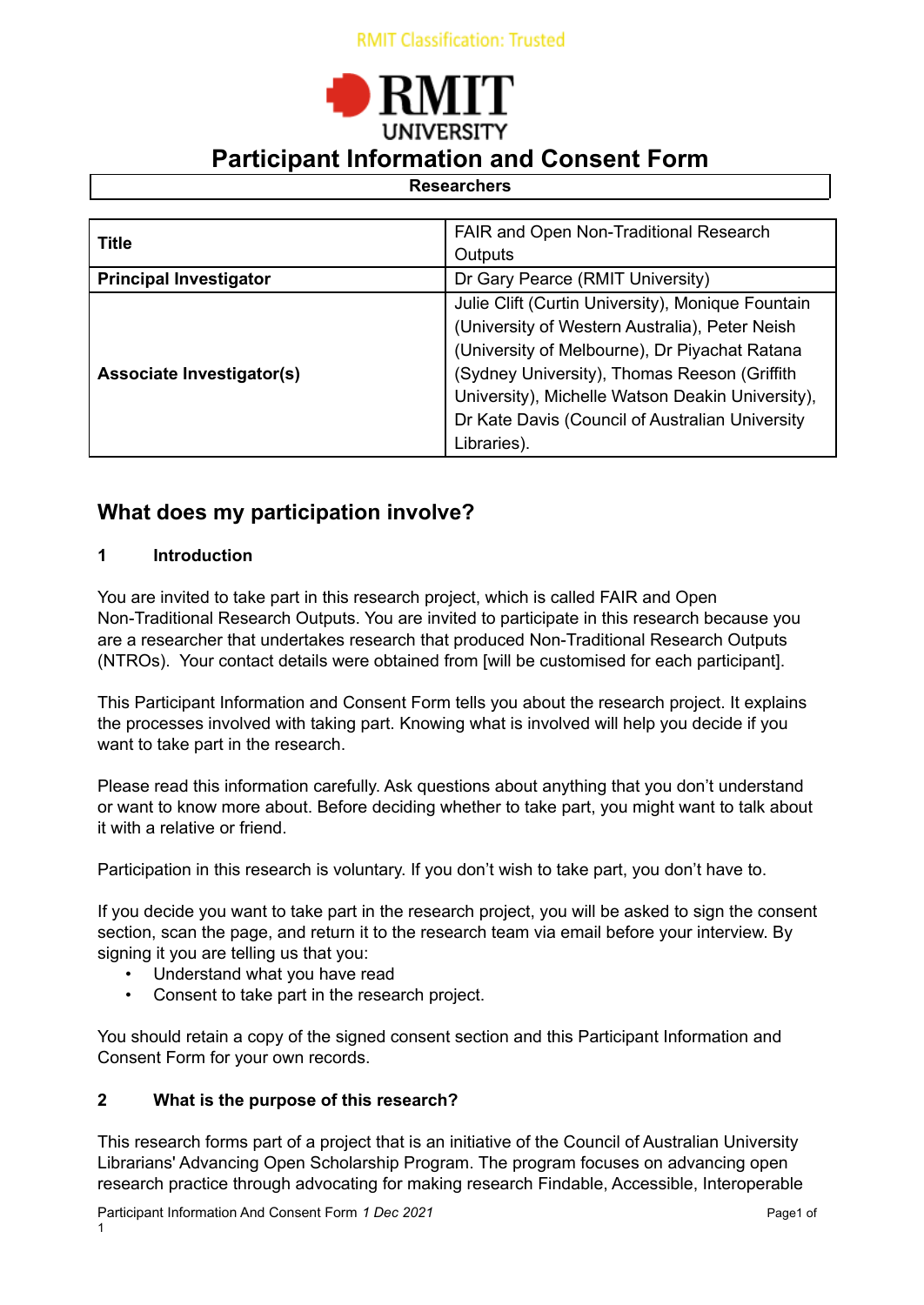and Reusable (FAIR) and open, and undertaking projects that progress the work of libraries in supporting open practice. The project team is undertaking a review of current library practice related to support for Non Traditional Research Outputs (NTROs) at both a national and international level.

Non-traditional research outputs (NTROs) differ from traditional research outputs such as scholarly monographs or peer-reviewed journal articles. NTROs are frequently, although not exclusively, the product of creative or practice-based research projects and practices and include the research products of different kinds of critical endeavour that see the development of new concepts, understandings, methodologies often in new and creative forms. In defining NTROs in opposition to traditional publication outputs, any format of output that is an assessable presentation of research findings, or the embodiment of research effort, could be classified as an NTRO. Examples of NTROs given by Excellence for Research in Australia (ERA) include creative works, performance, recorded/rendered works, curated exhibitions or events, research reports, portfolios. NTROs can also include software, coding, website creation, databases, and commissioned reports of various kinds.

To date, there has been no research exploring the role of libraries in supporting researchers to make their NTROs FAIR and open. This project will address this gap. It seeks to identify areas where there are opportunities to improve or expand practice related to application of the FAIR principles to NTROs. The project will also explore how the CARE principles should be applied to these outputs. The CARE principles are designed to protect Indigenous People's rights and interests, particularly with regard to collective benefit, authority to control, responsibility and ethics.

The project will deliver findings and a practice framework that will be relevant to all university libraries, in Australia and beyond. The project will highlight best practice, identify opportunities to better support researchers who produce NTROs, and contribute to the scholarly evidence base related to contemporary open research practices. Adoption of the project findings has the potential to benefit both researchers and institutions by making research more visible and increasing impact.

The project includes three sub-studies involving interviews with three participant groups:

- Identified experts in the field
- University library staff
- Researchers.

## **3 What does participation in this research involve?**

Your participation in this project will involve participation in an interview that will take no longer than 60 minutes of your time. Interviews will take place by Teams at a date and time that is convenient to you and will be audio recorded and transcribed.

Indicative interview questions include:

- What are some of the challenges or frustrations you encounter with regard to your research outputs?
- How do you publish these outputs? What does 'publish' mean?
- What assistance do you get from your faculty or school for making your outputs findable, accessible, interoperable, reusable and open?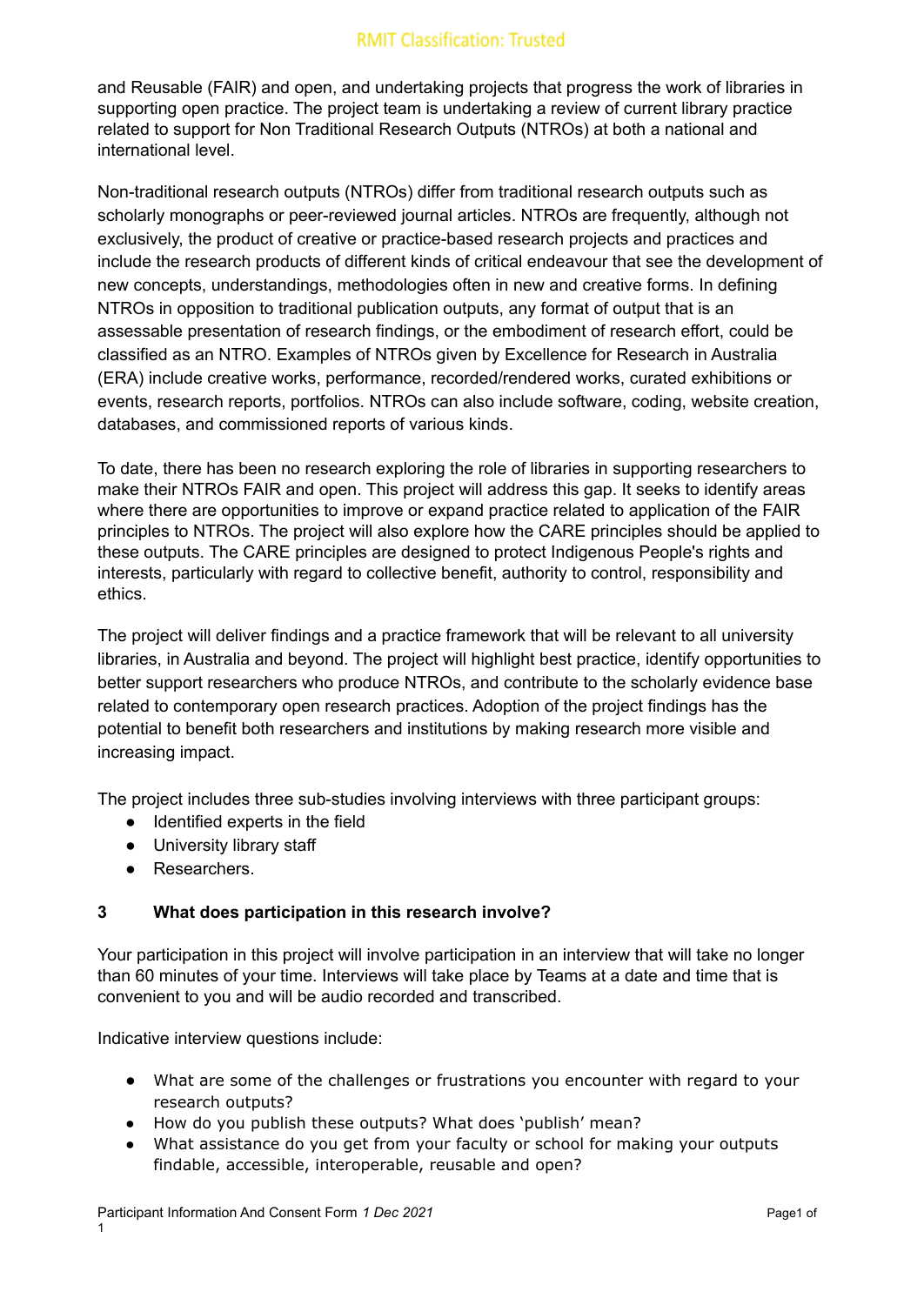Which parts of the support the library provides do you find especially useful and valuable?

There are no costs associated with participating in this research project, nor will you be paid. As the interview will be conducted via Teams, you should not incur any costs as a result of taking part.

## **4 Other relevant information about the research project**

For this sub-study, the project team will interview approximately 10-12 researchers undertaking research that has produced Non-Traditional Research Outputs. Additionally, the project team will undertake two other sub-studies that will involve interviews with library staff (approximately six in total) and identified experts in the field (approximately six in total). This is a national study that will recruit participants from a range of institutions.

The project team includes researchers from RMIT University, Curtin University, University of Western Australia, University of Melbourne, Sydney University, Griffith University, Deakin University, Council of Australian University Libraries..

## **5 Do I have to take part in this research project?**

Participation in any research project is voluntary. If you do not wish to take part, you do not have to. If you decide to take part and later change your mind, you are free to withdraw from the project at any stage.

If you do decide to take part, you will be asked to sign this Participant Information and Consent Form and return a scanned copy to the research team. You should retain a copy for your own records.

Your decision whether to take part or not to take part, or to take part and then withdraw, will not affect your relationship with the researchers or any of the institutions involved in the project.

You may stop the interview at any time. Unless you say that you want us to keep them, any recordings will be erased and information you have provided will not be included in the study results. You may also refuse to answer any questions that you do not wish to answer during the interview.

## **6 What are the possible benefits of taking part?**

We cannot guarantee or promise that you will receive any benefits from this research; however, you may appreciate contributing to knowledge. Possible benefits may include improvements to the support available for researchers related to making NTROs FAIR and open, through the application of the practice framework that will be produced as part of this research. There may not be any clear benefit to you personally from your participation in this research.

## **7 What are the risks and disadvantages of taking part?**

There are no risks to you as a participant beyond those associated with day to day living, and the inconvenience of participating in an interview.

## **8 What if I withdraw from this research project?**

If you do consent to participate, you may withdraw at any time. If you decide to withdraw from the project, please notify a member of the research team. You have the right to have any unprocessed data withdrawn and destroyed.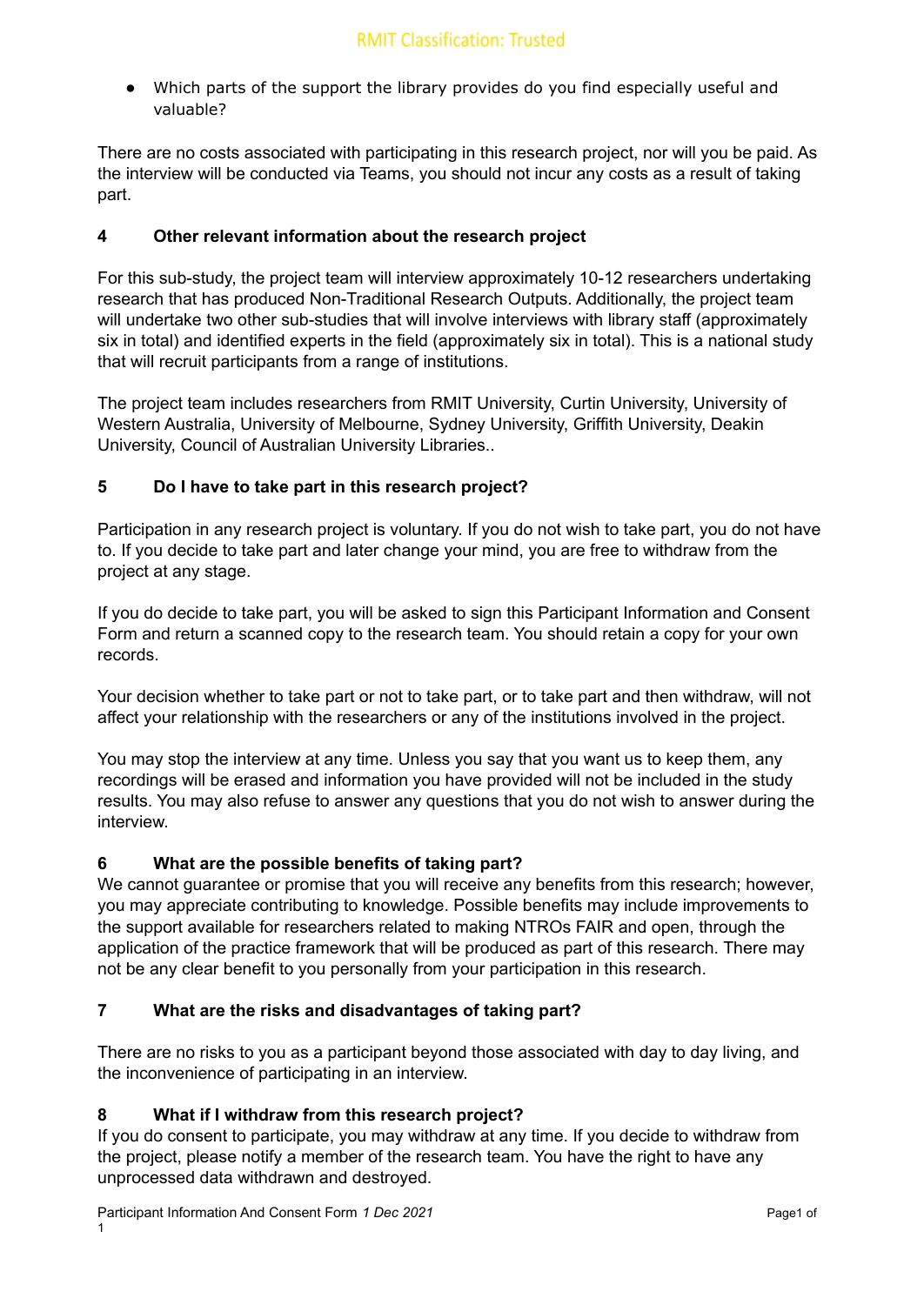## **9 What happens when the research project ends?**

Participants will not be directly provided with a summary of results. Project findings will be reported via a report that will be accessible from the Council of Australian University Librarians' website and the researchers' institutional repositories. It is anticipated that the project findings will be available by December 2022.

## **How is the research project being conducted?**

## **10 What will happen to information about me?**

By signing the consent form, you consent to the research team collecting and using information from you for the research project. Please note the following important information about how your information will be stored and used:

- All comments and responses will be treated confidentially unless required by law. Any information that you provide can be disclosed only if (1) it is to protect you or others from harm, (2) if specifically allowed by law, (3) you provide the researchers with written permission.
- Interviews will be video recorded and deleted after transcription is reviewed. It is not possible to participate in this project without being recorded.
- Interviews will be automatically transcribed via Teams.
- All identifying information about you will be removed from your interview transcript and your transcript will be named with a unique code that you generate, which will allow the research team to locate your data should you wish to withdraw from the project.
- Any data collected as a part of this project will be stored securely as per RMIT's Research Data Management Procedure. Data will be stored in Cloudstor and backed up on RMIT OneDrive. It will be password protected and available only to the research team.
- It is anticipated that the results of this research project will be published and/or presented in a variety of forums. In any publication and/or presentation, information will be provided in such a way that you cannot be identified, except with your express permission.
- It is anticipated that research data (interview transcripts and a document describing the demographics of participant cohort as a whole) will be shared in the RMIT research data repository, Figshare. This will be made available in such a way that you cannot be identified except with your express permission.
- Any information obtained in connection with this research project that can identify you, such as your signed consent form and contact details, will remain confidential. It will be stored in a password protected file that is stored separately from the deidentified interview transcript and recording of your interview.
- In accordance with relevant Australian and/or Victorian privacy and other relevant laws, you have the right to request access to the information about you that is collected and stored by the research team. You also have the right to request that any information with which you disagree be corrected. Please inform the research team member named at the end of this document if you would like to access your information.
- Data gathered in this research will be used for this research project and may also be used in future research projects led by the researchers in this study or re-used by other researchers via the research data repository. All data use will comply with both this project's and future projects' ethics approvals.

## **11 Who is organising and funding the research?**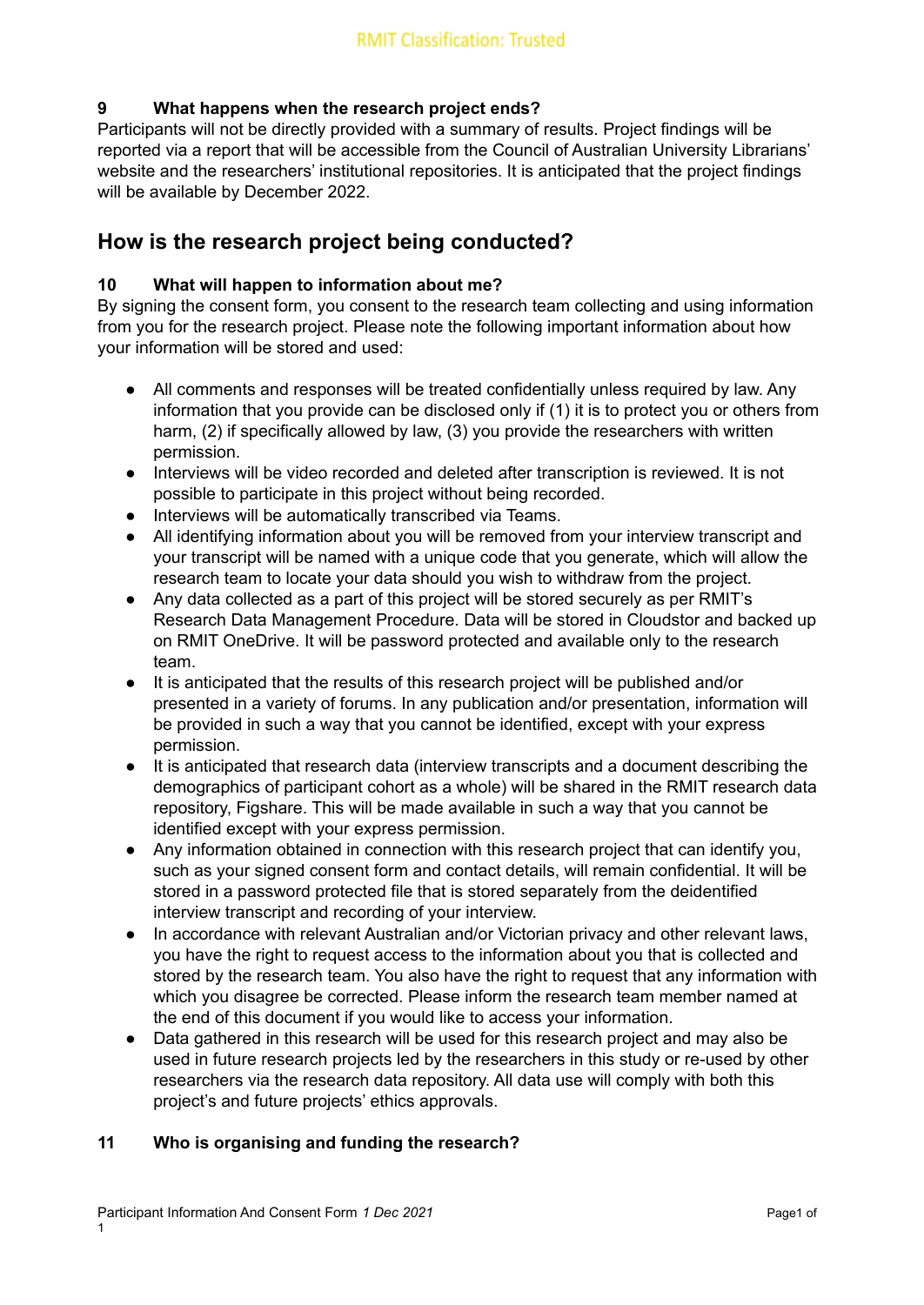This research is being conducted as part of a broader project being undertaken by the Council of Australian University Librarians, led by the Principal Investigator.

## **12 Who has reviewed the research project?**

All research in Australia involving humans is reviewed by an independent group of people called a Human Research Ethics Committee (HREC). This research project has been approved by the RMIT University HREC.

This project will be carried out according to the *National Statement on Ethical Conduct in Human Research* (2007). This statement has been developed to protect the interests of people who agree to participate in human research studies.

## **13 Further information and who to contact**

If you want any further information concerning this project, you can contact the researcher on 03 9925 4562 or any of the following people:

#### **Research contact person**

| Name      | Dr Gary Pearce          |
|-----------|-------------------------|
| Position  | Principal investigator  |
| Telephone | +61 3 9925 4562         |
| Email     | gary.pearce@rmit.edu.au |

## **14 Complaints**

Should you have any concerns or questions about this research project, which you do not wish to discuss with the researchers listed in this document, then you may contact:

| Reviewing HREC name   | <b>RMIT University</b>                                                                                         |
|-----------------------|----------------------------------------------------------------------------------------------------------------|
| <b>HREC Secretary</b> | Vivienne Moyle                                                                                                 |
| Telephone             | 03 9925 5037                                                                                                   |
| Email                 | humanethics@rmit.edu.au                                                                                        |
| Mailing address       | Manager, Research Governance and Ethics<br><b>RMIT University</b><br><b>GPO Box 2476</b><br>MELBOURNE VIC 3001 |